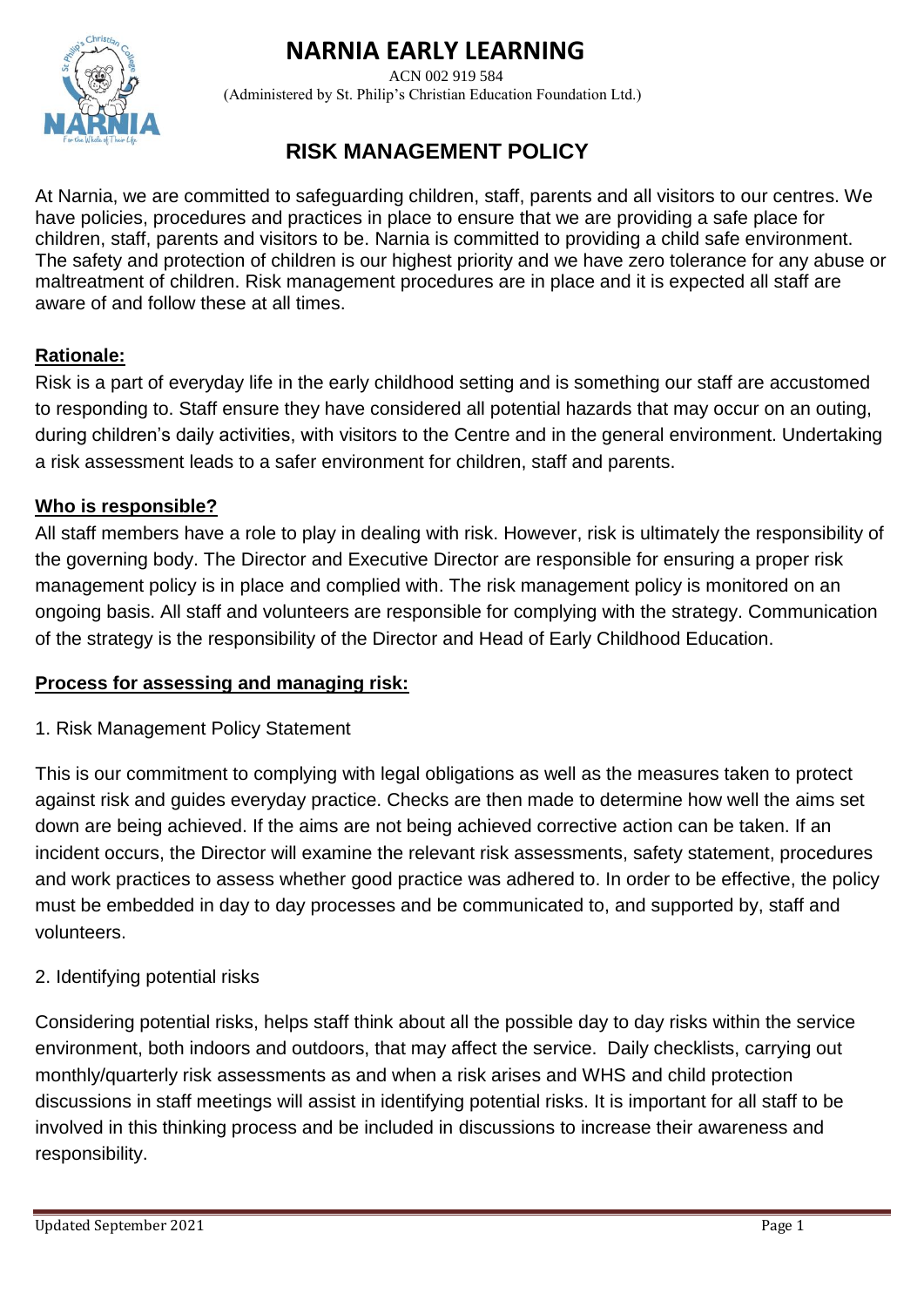## 3. Analysing and assessing risk

After identifying potential risks, staff examine the potential consequence if identified risks were realised. It is important to consider what existing control measures are in place and whether they are sufficient to address the risk and to rate the risk to determine the likelihood and the impact of the risk occurring. The likelihood of a particular risk occurring depends on the probability of future occurrence, how frequently this has occurred and the quality of the existing controls.

## 4. Controlling risk

There are a number of options for responding to and controlling risk. These include Avoidance, Prevention, Minimisation, Acceptance and Transferral.

Avoid the risk –the activity for which the risk has been identified will not go ahead because the risks associated with it are too great to warrant continuing it.

**Prevent the risk** – take action to reduce the likelihood of the risk. Having effective internal policies and procedures will prevent many potential risks. For example, a policy on administration of medication will prevent a child receiving the wrong dose of medication which could lead to illness or death.

**Minimise the risk** – this involves taking steps to reduce the consequences of a risk should it occur.

**Accept the risk** –If the cost of prevention is greater than the likelihood of the risk, you may decide to accept the risk.

## 5. Monitoring Risk

In order to be effective, the risk management policy must be a living document. It must be communicated effectively throughout the service to all staff and volunteers. Monitoring the risk management policy helps to determine if the controls that are in place are effective. Risk Assessments will be reviewed after each event and annually, reviews will be recorded and any additions will be added to ensure children's and adult's continued safety, health and welfare.

## **Environments**

### **Outdoors**

Narnia will provide safe, creative play environments that are aligned with Australian Standards for playgrounds. (www.kidsafe.nsw.org)

- The playground will be inspected and maintained on a regular basis.
- A register of checks and maintenance will be kept. This includes the daily playground safety check.
- Staff are to ensure water troughs be well supervised at all times and emptied after use.
- The Australian and New Zealand Standards specify requirements for the design, construction, installation and maintenance of playground equipment and soft fall materials. Although Standards are not mandatory, compliance represents best practice and may be referred to in a court action. (AS/NZ4422:1996 Playground Surfacing).
- The Kidsafe Playground Safety resource kit will be used as a guide to standards.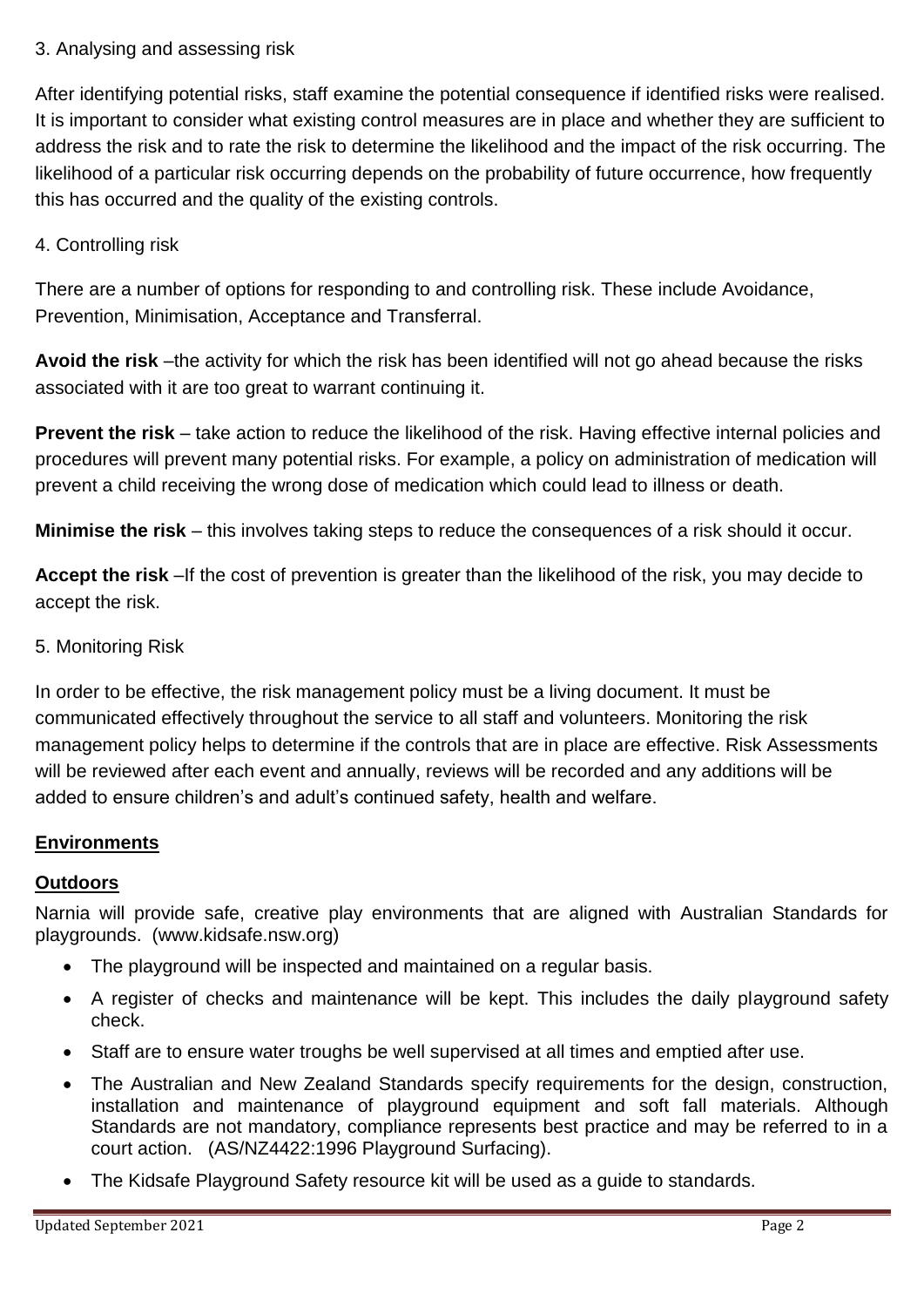- **Supervision**: High quality supervision is essential to ensure safe play behavior and protection of children at all times. Supervision involves more than being physically present. It requires vigilance, thought and active observation and accountability of all children in all situations when under the care of Narnia.
	- • **Fall Height**: The fall height of fixed equipment is the distance between the highest accessible play surface on a piece of equipment and the ground surface beneath it. The maximum fall height for moveable play equipment is 1500mm (AS 4685:2014 4.2.16)
	- • **Preventing Injury from falls**: The surfacing under and around playground equipment is one of the most important factors in reducing the likelihood of a head injury. A fall onto a certified surface is less likely to cause a serious head injury than a fall onto a hard surface.
	- • **Falling space/impact area:** The falling space/impact area (or safety zone) as determined by the various fall heights (AS 4685) is required around the perimeter of equipment with fall heights of more than 600mm from ground level and between individual items of equipment.
	- **Solid materials**: These include products such as synthetic grass, rubber tiles and wet pour rubber.
	- • **Loose materials** Loose fill material should be installed to whichever is the greater depth: 250mm or the depth that your soft fall supplier specifies for the height of your equipment. An extra 20% is required for heavy traffic areas or compaction. The kinds of materials available are pine bark, composted bark/chip products sand, and wood chip. These surfaces need to be raked and replenished regularly to maintain an even depth. (Kidsafe Website)
	- • **Portable Mats:** Portable mats may be used as surfacing beneath and surrounding moveable play equipment that measures more than 600mm above ground level provided the mat is certified to AS/NZS 4422 and covers the minimum falling space/impact area.
	- • **Moveable Play equipment:** This must be carefully planned to ensure safety and challenge.
- Fencing is kept in good maintenance around the centre and at the height required for regulations
	- Fumigation of spiders occurs yearly or when deemed necessary by staff and management
	- Plants are not poisonous. (Kidsafe Australia)

### **Indoors**

- Buildings are maintained regularly and a maintenance book or on-line logging system is up to date with current needs for safety
- All electrical cords are either in high places (out of reach of children or appropriately concealed). Appliances will be tested on an annual basis.
- Hazardous substances will be kept in locked and marked cupboards. Safety Data Sheets (SDS) will be maintained for chemicals stored on the premises.

[SDS](https://www.safeworkaustralia.gov.au/glossary#SDS) must include information on the:

- Hazards of the chemical and how to handle it safely, including storage and disposal.
- Physical and chemical properties of the chemical, as well as potential health and emergency response measures.
- Environmental effects of the chemical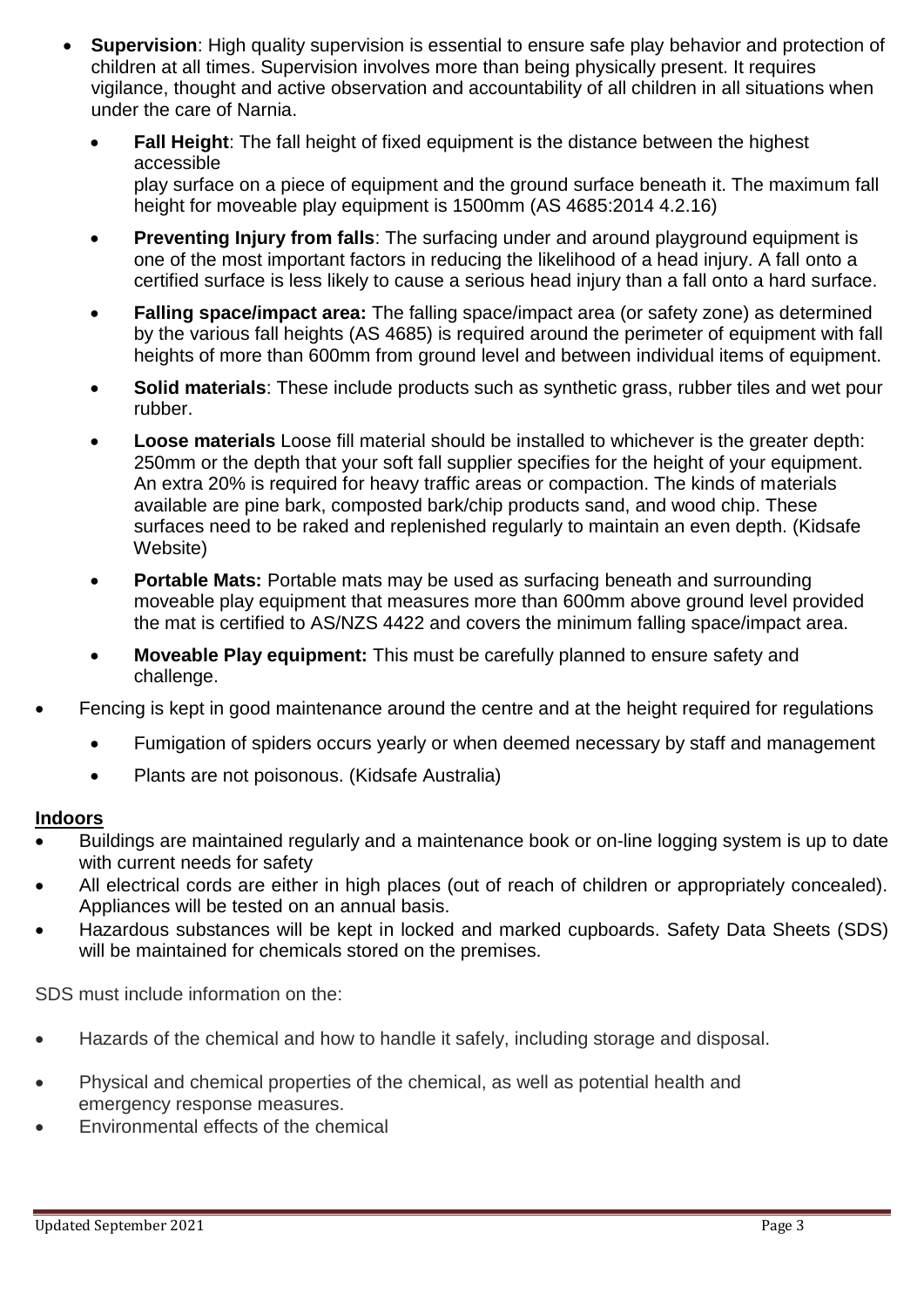### **Child Protection Risk Management**

Narnia Early Learning will ensure the children in our care are protected according to the Guide to the Child Safe Standards (2020) in the following ways:

- Directors incorporate risk management of child abuse into decision making and actively monitor risks to child safety.
- Children's participation is embedded in organisational practice through feedback mechanisms.
- Directors and staff encourage families to take an active role in keeping children safe.
- Policies and procedures are clearly communicated to parents and carers.
- Directors and staff understand barriers that prevent children from disclosing abuse or adults from recognising children's disclosure.
- All staff are given information about the factors that increase a child's vulnerability to harm.
- That recruitment does not rely only on the WWCC, and supports ongoing training opportunities for all staff.
- Directors are trained in child safe recruitment practices.
- Background and reference checks are carried out and recorded.
- Supervision includes regular reviews to check whether staff are following Code of Conduct and other child safe policies
- Directors create a culture where complaints are taken seriously and all adults take responsibility for the safety of children
- Directors clearly explain that breaches of Code of Conduct will result in disciplinary action.
- Staff are given support and information on what and how to report, including to external bodies
- Training is regularly reviewed in response to emerging best practices
- Leaders set expectations about behavioural standards for staff interacting with children in physical and online environments.
- Risk assessments identify areas where adults have opportunities to interact with children unsupervised

Sample Risk Assessment: Appendix 1

Sample Risk Assessment child safe Appendix 2

CCS Assurance - Narnia is committed to safe-guarding against all forms of fraud. Narnia Early Learning works to strict budgets based on firm enrolled numbers. Administration staff in each centre are required to reconcile weekly CCS payments against enrolment utilisations and subsidy claims. Monthly reconciliations in the business financial accounts are to be checked by the Assistant CFO to ensure accurate reporting. This is to be cross-checked against weekly reconciliations. The company's accounts are to be audited each year by a registered auditor.

The Business Manager monitors all messages from CCS in the third party software to ensure documentation is correct and that staff are complying to CCS guidelines (e.g. Attendances being submitted correctly and within the CCS enrolment dates, Confirmations of enrolments by parents etc)

All centre fee records are kept in a Qikkids cloud-based filing system and are only accessible by the Approved Provider, CFO and Assistant CFO, the respective centre Nominated Supervisors and the respective admin person in each centre. The centres will maintain a confidentiality policy that ensures that all parent and child records are kept strictly confidential. [https://narniapreschoolecc.com.au/wp](https://narniapreschoolecc.com.au/wp-content/uploads/2017/10/Privacy-and-Confidentiality.pdf)[content/uploads/2017/10/Privacy-and-Confidentiality.pdf](https://narniapreschoolecc.com.au/wp-content/uploads/2017/10/Privacy-and-Confidentiality.pdf)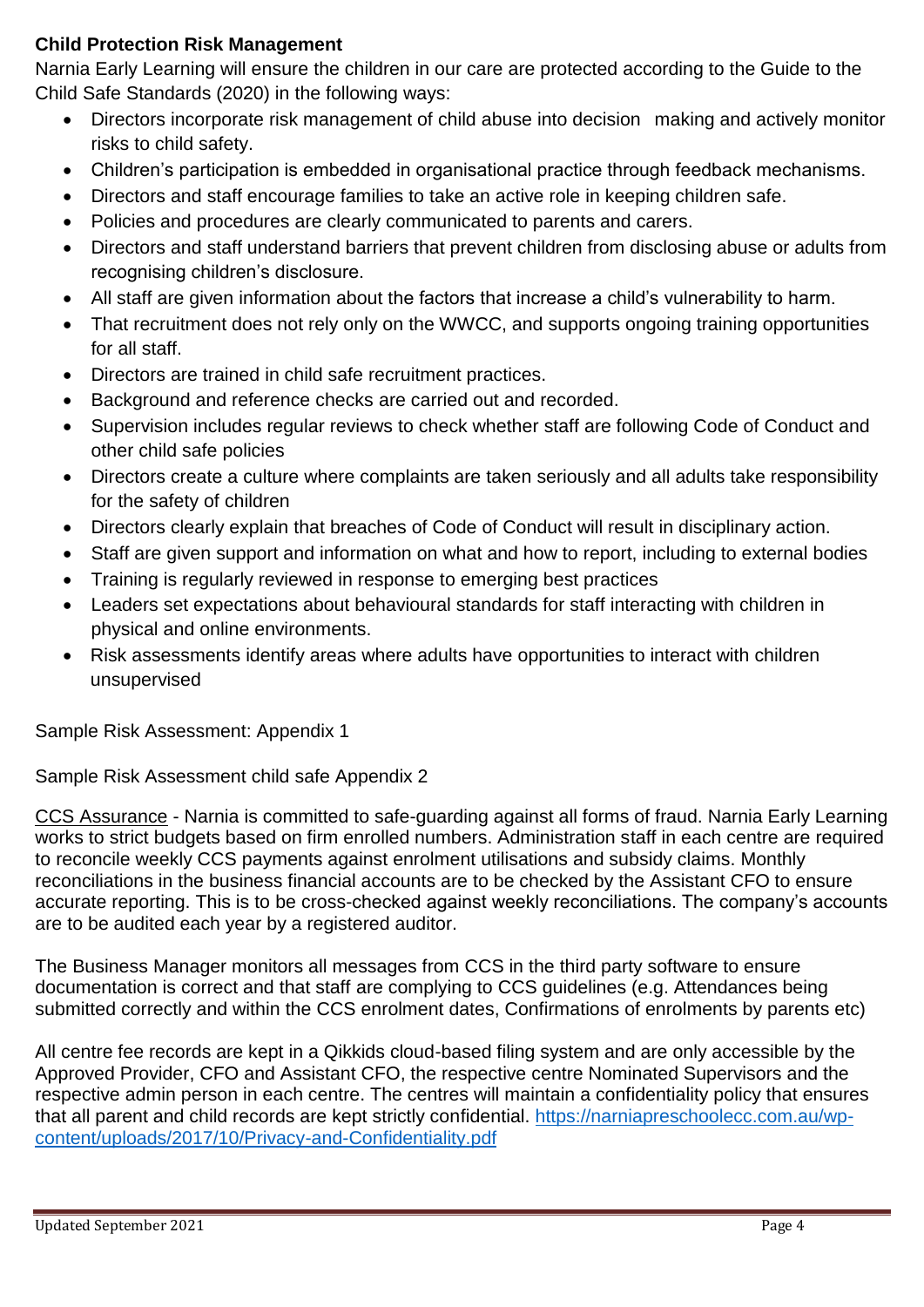| <b>APPENDIX 1</b>                                                                |                                                                             |                                                  |                    |          |                       |                                                                                                                                                                     |  |  |
|----------------------------------------------------------------------------------|-----------------------------------------------------------------------------|--------------------------------------------------|--------------------|----------|-----------------------|---------------------------------------------------------------------------------------------------------------------------------------------------------------------|--|--|
| <b>Identify the activity:</b><br><b>Great Woods Program - Indoors</b><br>Waratah |                                                                             | <b>Location:</b><br><b>Great Woods Room</b>      |                    |          |                       | Who may be at risk?<br><b>Staff, parents and Children Enrolled at Narnia</b>                                                                                        |  |  |
|                                                                                  | Identify hazards, risks and rate the risks                                  |                                                  |                    |          |                       |                                                                                                                                                                     |  |  |
| $\mathcal{L}^{\pm}$<br>Infection                                                 | - Injury                                                                    | - Slip, Trip, Fall                               |                    |          |                       |                                                                                                                                                                     |  |  |
| <b>Tasks</b>                                                                     | <b>Hazards</b>                                                              | <b>Risks</b>                                     | <b>Risk rating</b> |          |                       | <b>Existing Control measures</b>                                                                                                                                    |  |  |
|                                                                                  |                                                                             |                                                  | Likelihood         | Impact   | <b>Risk</b><br>Rating |                                                                                                                                                                     |  |  |
| Changing Soiled<br>Clothing                                                      | Contact with bodily<br>fluids                                               | Infection                                        | Unlikely           | Minor    | Low                   | Use gloves (PPE)<br>Place in personal plastic bag and out of reach of children<br>Wash hands when finished                                                          |  |  |
| Administering<br>Medication                                                      | Needle stick injury (epi<br>pen)                                            | Injury                                           | Unlikely           | Moderate | Medium                | Ensure staff are adequately trained                                                                                                                                 |  |  |
| <b>Managing Sick</b><br>Children                                                 | <b>Contracting illness</b>                                                  | Sickness of staff<br>and others                  | Possible           | Moderate | High                  | Handwashing<br>Follow policy                                                                                                                                        |  |  |
| <b>Cleaning Tables and</b><br>Equipment and<br><b>Bathrooms</b>                  | Muscle sprain or strain<br>Slips trips and falls                            | Injury                                           | Possible           | Moderate | High                  | Using correct manual handling practise<br>Clean up spills<br>Place "wet floor" sign                                                                                 |  |  |
| Use of Electrical<br>Equipment                                                   | Electric shock<br>Heat Broken Screen                                        | Injury                                           | Unlikely           | Moderate | Medium                | Supervision while using IPads                                                                                                                                       |  |  |
| Children's activities<br>and resources                                           | Tripping, choking, cuts,<br>stabbing etc.                                   | Injury and harm                                  | Unlikely           | Minor    | Low                   | Staff supervision<br>Teaching correct use of activity and resource<br>Cleaning up area of walkways                                                                  |  |  |
| Kitchen and storage<br>cupboards accessible<br>to chdn                           | Access to harmful<br>substances                                             | Sickness, injury<br>and infection                | Unlikely           | Moderate | Medium                | Keep cupboards locked and out of reach of children                                                                                                                  |  |  |
| Power points and<br>leads                                                        | Power points<br>Cords and leads                                             | Injury<br>Injury                                 | Unlikely           | Moderate | Medium                | Power point covers<br>Maintained by tags and testing<br>Taped to walls                                                                                              |  |  |
| Doors and Gates                                                                  | Fingers caught in doors<br>and gates                                        | Injury and harm                                  | Possible           | Minor    | Medium                | Supervision and discussion with children about<br>consequences                                                                                                      |  |  |
| Vermin and Pests                                                                 | Disease                                                                     | Illness                                          | Unlikely           | Minor    | Low                   | Regular pest inspections                                                                                                                                            |  |  |
| Children's Behaviour                                                             | Unsafe and inappropriate<br>children's actions                              | Injury and harm                                  | Possible           | Minor    | Medium                | Follow Centre Policies and Procedures<br>Discussion with parents                                                                                                    |  |  |
| Furniture                                                                        | Damage to<br>tables/chair/furniture<br>Height risk                          | Injury<br>Injury                                 | Unlikely           | Minor    | Low                   | Ensure all furniture and furnishings are safe for use for each<br>day<br>Supervision of big chair                                                                   |  |  |
| <b>Meal Times</b>                                                                | Allergies<br><b>Cross Contamination</b><br>Incorrect temperature of<br>food | Sickness and harm<br>Illness<br>Illness/sickness | Unlikely           | Moderate | Medium                | Allergy charts displayed<br>Staff supervision<br>Heat food safely to eating temperature.<br>Check Temperature of fridge<br>Make sure ice brick is in each lunch box |  |  |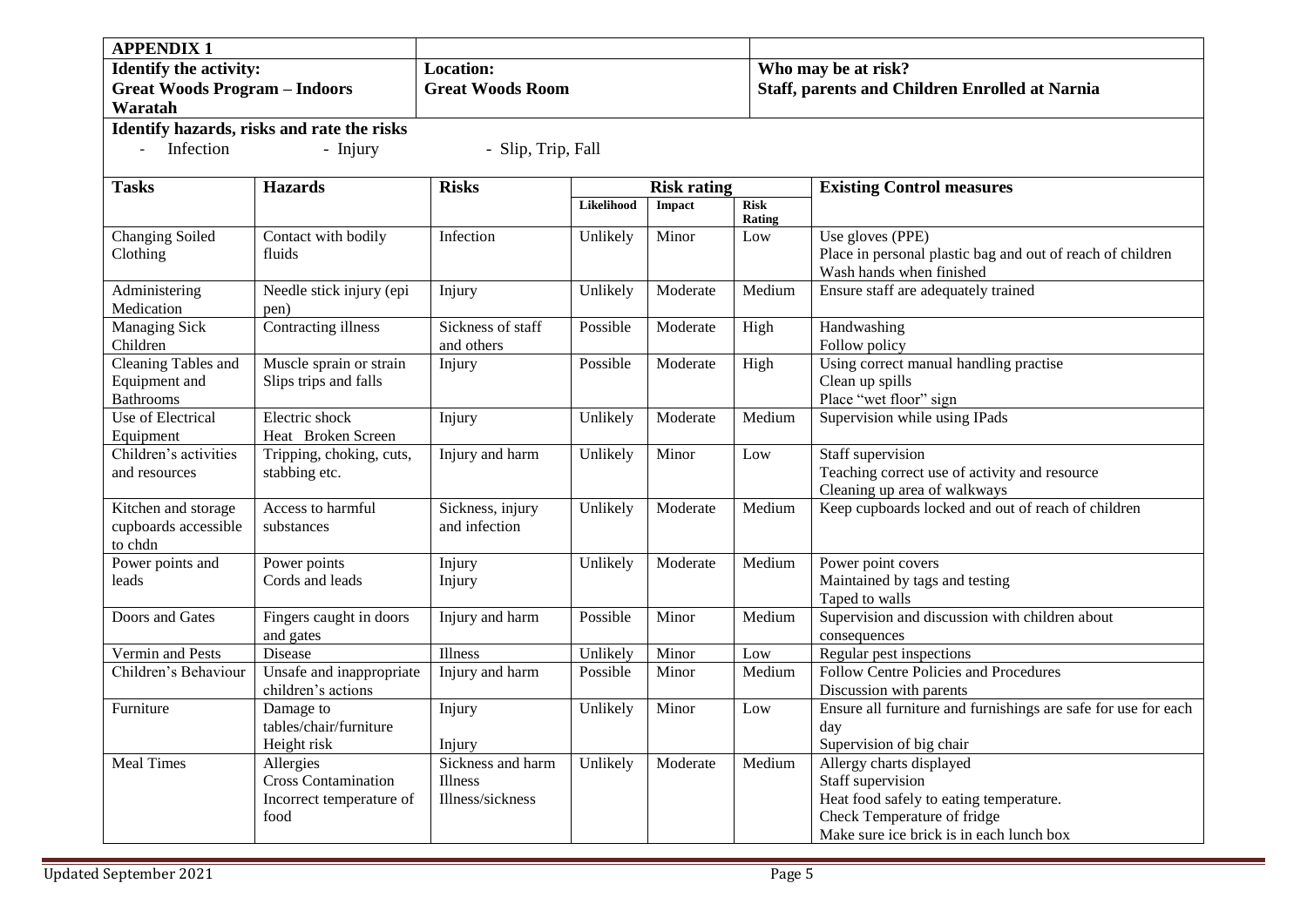## Risk Assessment Tool for Child Safety

| Category of Description<br><b>Risk</b> |                                                                                                                                                                                                                             |
|----------------------------------------|-----------------------------------------------------------------------------------------------------------------------------------------------------------------------------------------------------------------------------|
| Grooming                               | Physical or psychological actions which involve manipulative cultivation of<br>relationships with children, young people and vulnerable adults. Also<br>referred to as "coercion". Grooming is a form or sexual misconduct. |
| Safety                                 | Physical, emotional, spiritual safety; being protected from danger, risk, or<br>injury.                                                                                                                                     |
| Touch                                  | Any form of physical contact                                                                                                                                                                                                |
| Privacy                                | Referring to privacy and confidentiality legislation, people's right to privacy<br>is to be protected, and information to be kept confidential.                                                                             |
| Disclosure                             | When someone informs another about an experience of abuse or risk of<br>harm. This could be a direct or indirect disclosure.                                                                                                |

Table 1 Category of risk description examples

| Likelihood     | <b>Risk level</b> |               |          |                     |                |  |  |
|----------------|-------------------|---------------|----------|---------------------|----------------|--|--|
| Almost certain | Medium            | High          | High     | Extreme             | Extreme        |  |  |
| Likely         | Medium            | <b>Medium</b> | High     | <b>Extreme</b>      | <b>Extreme</b> |  |  |
| Possible       | Low               | Medium        | High     | High                | Extreme        |  |  |
| Unlikely       | Low               | Low           | Medium   | Medium <sup>1</sup> | High           |  |  |
| Rare           | Low               | Low           | Medium   | Medium              | High           |  |  |
| Consequence    | Insignificant     | Minor         | Moderate | Major               | Catastrophic   |  |  |

Table 2 Risk Assessment Matrix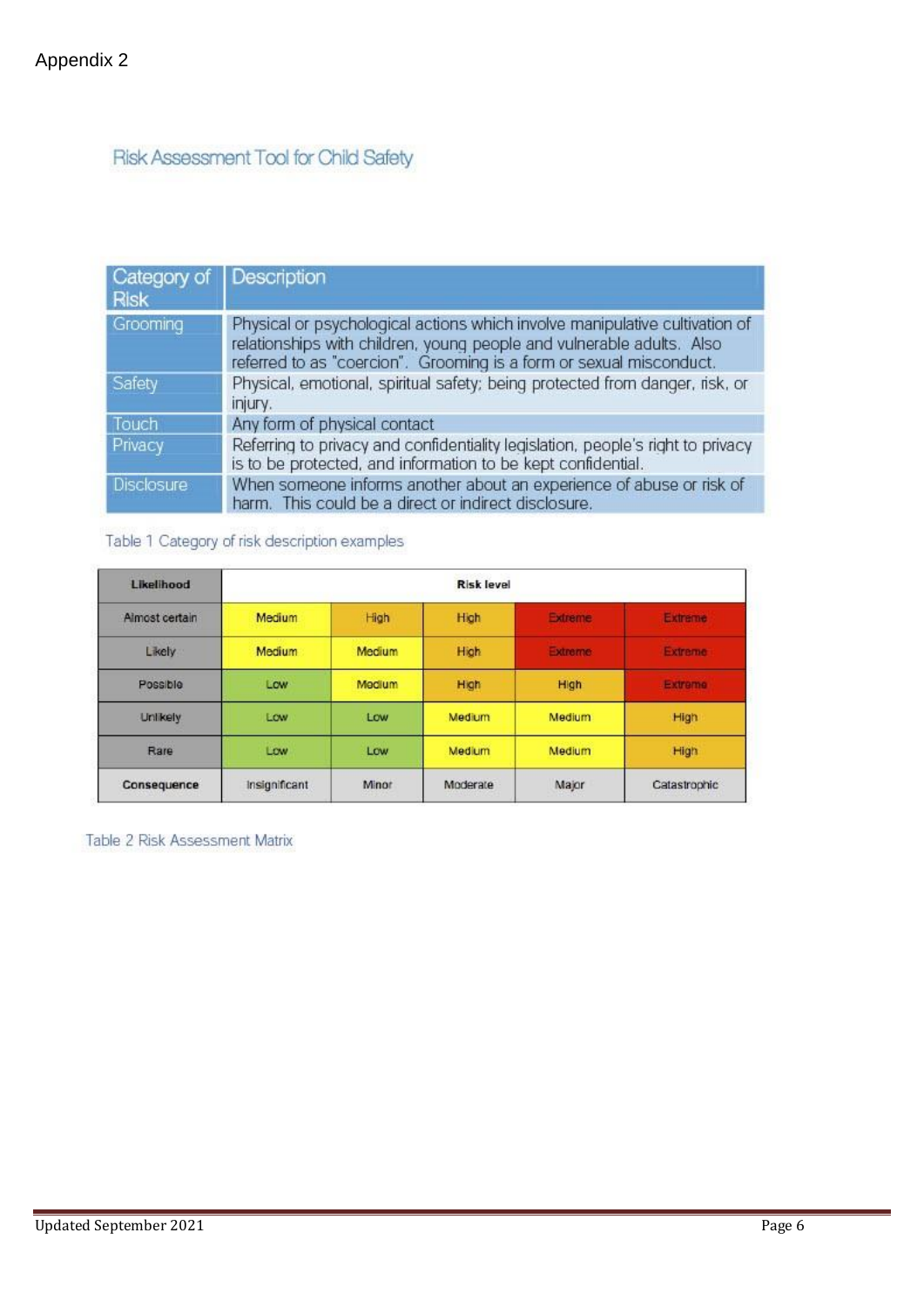| ldentifying Risk      |                                                                                                                     |            |              | Risk Assessment  |                                                                                                                                                                                                                                                                                      |
|-----------------------|---------------------------------------------------------------------------------------------------------------------|------------|--------------|------------------|--------------------------------------------------------------------------------------------------------------------------------------------------------------------------------------------------------------------------------------------------------------------------------------|
| Category              | Description                                                                                                         | Likelihood | Consequence  | <b>Rsk Level</b> | Management (for LOWRISK)                                                                                                                                                                                                                                                             |
| Leadership            | Lack of or<br>minimal<br>awareness and<br>commitment<br>for a Child Safe<br>organisation                            | Possible   | Catastrophic | <b>Extreme</b>   | Code of Conduct<br><b>Child Protection Policies</b><br>Strategies to address<br>organisational culture of<br>child safety<br>Commitment Statement<br>to child safety<br>- Ongoing agenda item<br>within leadership                                                                   |
| Reportable<br>conduct | Misconduct<br>unreported and<br>failure to<br>address<br>behaviour<br>surrounding<br>misconduct                     | Unlikely   | Catastrophic | High             | Training for all staff,<br>volunteers, leaders etc.<br>Grievance procedures<br>in place<br>Code of Conduct and<br>Child Protection policies<br>Procedures and<br>۰<br>protocols responding to<br>misconduct                                                                          |
| Recruitment           | Selection of<br>inappropriate<br>personnel<br>Lack of proper<br>screening<br>processes and<br>reference<br>checking | Possible   | Major        | High             | Reference Checking<br>- Pre-screening<br><i>interviews</i><br>- Criminal History checks<br>- Working with children<br>checks<br>- Probation period                                                                                                                                   |
| Grooming              | Engagement<br>with children<br>online<br>Breaching<br>appropriate<br>conduct in<br>person with a<br>child/children  | Possible   | Moderate     | High             | Code of Conduct<br>Training for all staff,<br>volunteers, leaders etc.<br>Security and privacy<br>settings on social media<br>and devices used by<br>organisation<br>- Regular monitoring of<br>any Social Media sites<br>used for ministry to<br>children by an appointed<br>person |
| Privacy               | Use of images<br>or video of<br>children and<br>young people<br>without parental<br>consent                         | Possible   | Minor        | Medium           | Code of Conduct<br>Training for all staff,<br>volunteers, leaders etc.<br>Photo release forms<br>(permission)<br>- Photo and video<br>policies                                                                                                                                       |